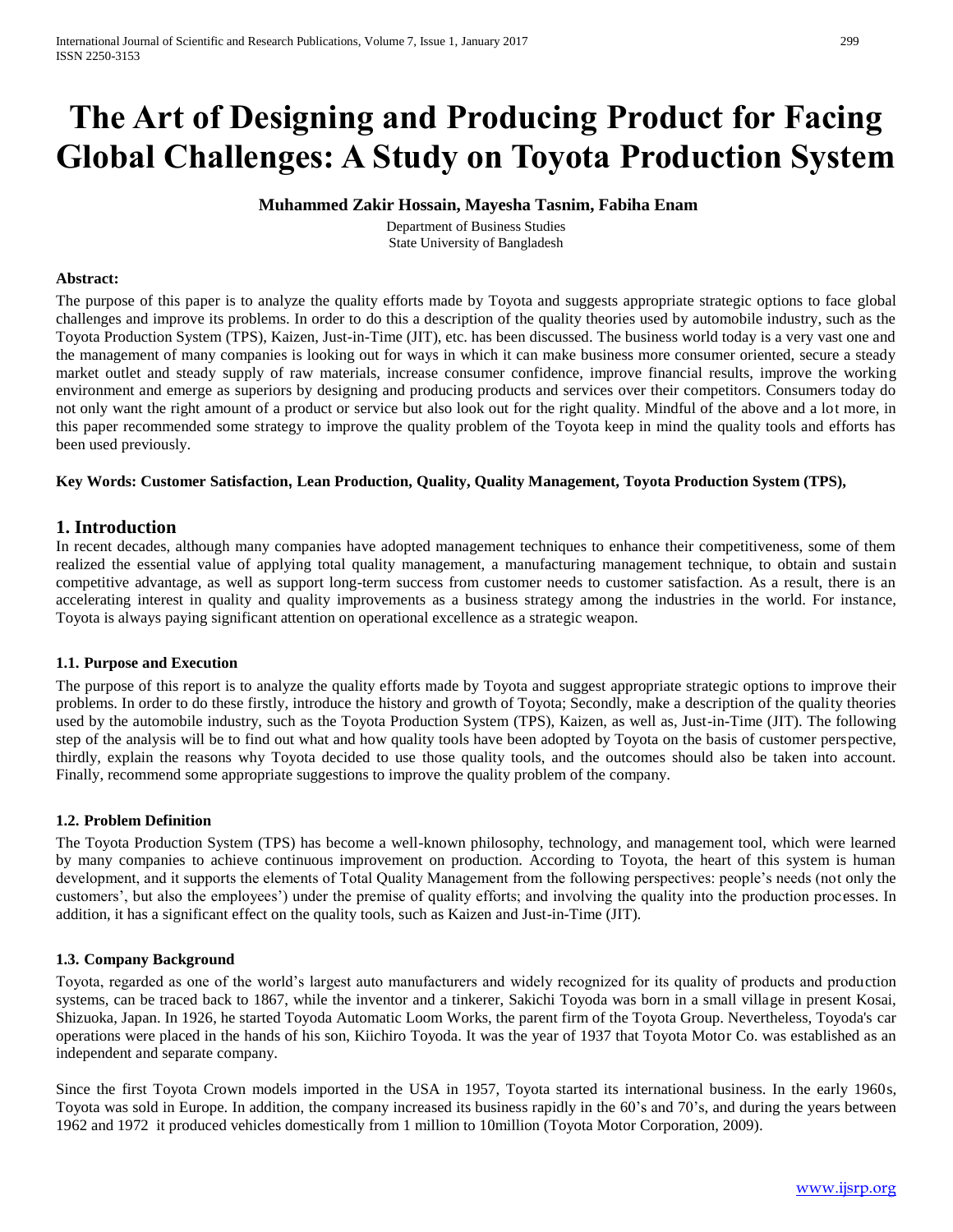International Journal of Scientific and Research Publications, Volume 7, Issue 1, January 2017 300 ISSN 2250-3153

The essence of success for Toyota was its astounding quality reputation with continuous process improvements. The company first caught the world's attention in the 1980s, when it became clear that there was something special about Japanese quality and efficiency. During the 1990s, Toyota began to branch out from producing mostly compact cars by adding many larger and more luxurious vehicles to its lineup. Furthermore, today Toyota is far more profitable than any other auto manufacturer with global vehicle sales of over six million cars per year in 170 countries (Linker, 2004).

# **2. Literature Review**

## **2.1. Quality**

*Quality is the totality of features and characteristics of a product or service that bear on its ability to satisfy stated or implied needs*

*ISO 8402, ISO 9000(Gustafsson, 2009)*

#### **2.2. Satisfaction**

Finding new customers are more expensive then managing old ones. By fulfill customer needs and keeping them satisfied, customers are more likely to buy products from the same company in the next purchase situation. (Boles, Braksdale, & Johnson, 1997).

#### **2.3. Kaizen**

Kaizen consist of the Japanese word kai, which means change and zen meaning good. In other words, Kaizen can be describe as changing for the better (Bergman & Klefsjö, 1995) or the action to correct if the word is translated from Chinese(World Class Manufacturing).

| Kaizen - Table 1 |     |  |
|------------------|-----|--|
| 改                | Kai |  |
| 垂                | Zen |  |

The Kaizen philosophy is to improve the quality and the process by small every day changes. Instead of the common western do-notfix-if-it-not-broken philosophy, Kaizen stresses that everything can be made better, even if it is not broken. Kaizen should be continues process that involves everyone from the workers to top management and involves two steps:

Analyze problems; and Generate solutions

#### **2.4. Just in Time (JIT)**

JIT is a manufacturing approach that aims to reduce over-production, queues, bottlenecks, excess transport and buffer inventory. The process intentions are to improve all performance variables such as cost, speed, durability and flexibility. Traditional systems isolate the system from the environment; JIT strives to create close liaisons with suppliers. JIT also stresses that the workforce can contribute to improve a process. Encouraging personal responsibility and process ownership from a multi-skilled workforce that proactively seeks solutions to problems can lead to more standardized production designs. JIT also involves creating effective plant layouts, reduction of set-up times, and eliminate places where inventory can be lost. The JIT technique is preventative rather that reactive maintenances. (Oxford Dictionary of Business, 2002).

#### **2.5. 5S**

According to (Gustafsson, 2009) the 5S strategy consist of five different steps; sort, set in order, shine, standardize, and sustain. By reducing time waste such as searching for missing parts or locating tools an operating time of a process can be reduced. The first step, sort, is to remove all unneeded tools, parts and supplies from the working area. When all unnecessary components are removed the remaining parts, tools etc., are sorted and given their own place (set in order). This will improve the process by reducing the employees search time for different items. The next step is shine, which simply means cleaning the working area. Constantly cleaning and putting things back in place obtain the two first steps. The fourth step is to standardize the process and create routines and methods for cleaning and sorting. These methods and routines should continuously be improved to smooth the work process. For example, tools and parts that are used often should be placed so they can be easily accessed. The final step is to sustain the 5S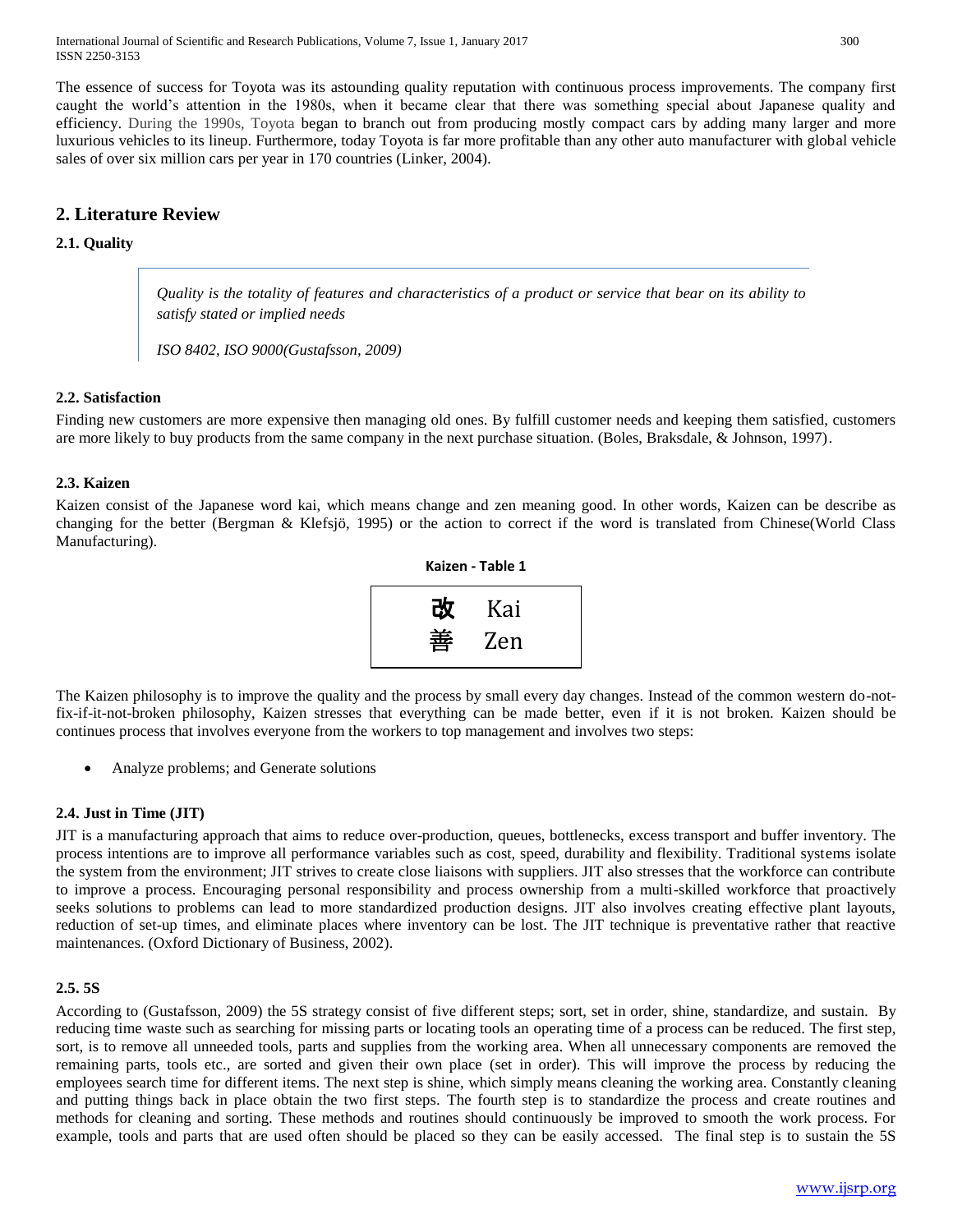International Journal of Scientific and Research Publications, Volume 7, Issue 1, January 2017 301 ISSN 2250-3153

improvements, the processes should be controlled and maintained in order to create a habit and the methods and routes should continually be improved. The 5S strategy also involves eliminating hazardous or dangerous conditions in the working area. (Gustafsson, 2009)

### **2.6. Lean production**

*"All we are doing is looking at the time line; from the moment the customer gives us an order, to the point when we collect cash. We are reducing that time line by removing the non-value-added wastes."*

*Taiichi Ohno (Gustafsson, 2009)*

Lean production (lean thinking) or Toyota Production System (TPS) is a modern management philosophy, is a process-focused productions system with the purpose to reduce waste. The aim is to eliminate all non-value adding processes in the production. By reducing defective equipment, overproduction, loose inventories, time-motion lags, over-processing, over staffing, delivery issues, unreasonable floor space, surplus and material leftovers, quality losses, etc., the definitive idea is to reducing lead-times, improving quality, lowering production costs and thereby improving the results (World Class Manufacturing).

All processes have some kind of waste and therefore the lean thinking philosophy can be adopted and applied to other business operations in the manufacturing sector. In all places were wastes can be found the lean thinking approach can be developed and for that reason the whole process chain can be improved (World Class Manufacturing).



(Gustafsson, 2009)

## **2.7. Six Sigma**

If a system delivers a product with 99 percent accuracy, it will fail to deliver 10.000 units out of a million. The Six Sigma approach is an improvement program that aims for creating a process where the distance between the process average and the nearest tolerance limits should be at least 6σ (Bergman & Klefsjö, 1995). Statistically this means the six sigma approach aims to achieve a quality of only 3.4 units. Out of a million deliveries only 3 or 4 units would be defective using the Six Sigma approach (Lovelock, Wirtz, & Singh Bansal, 2008).

Before, Six Sigma was only used to reduce defective units in a production, but today this approach has evolved to an overall business improvement tool (Lovelock, Wirtz, & Singh Bansal, 2008).

> *"Six Sigma is a comprehensive and flexible system for achieving, sustaining and maximizing business success. Six sigma is uniquely driven by close understanding of customers' needs, disciplined use of facts, data and statistical analysis, and diligent attention to managing, improving, and reinventing business processes."*

*(Pande, Neuman, & Cavanagh, 2000)*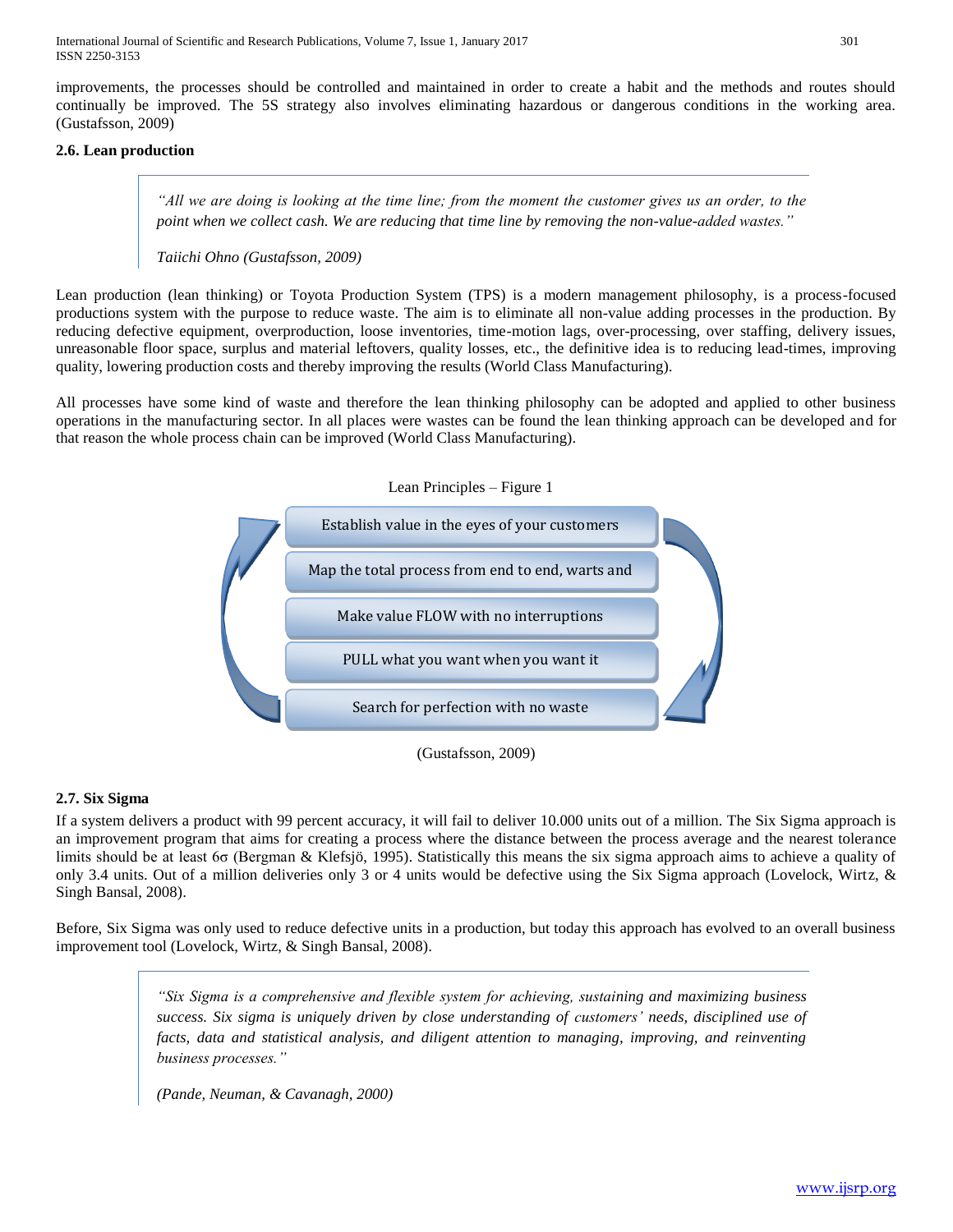The Six Sigma model can be used in two different strategies. The first strategy is process improvements were the delivery processes are enhanced by identifying and eliminating the cause for the problems. If the problem can be identified or the cause cannot be eliminated, the second strategy has to be used, namely process design/redesign. This strategy works as a supplement to the process improvement strategy and instead fully addresses the root of the problem by redesigning the process (Lovelock, Wirtz, & Singh Bansal, 2008). The different steps in both strategies are shown in the Table 2 below.

#### **Six Sigma - Table 2**

|                | <b>Process Improvement</b>                                                          | <b>Process Design/Redesign</b>                                                                              |
|----------------|-------------------------------------------------------------------------------------|-------------------------------------------------------------------------------------------------------------|
| <b>Define</b>  | Identify the problem<br>Define requirements<br>Set goals                            | Identify specific or broad problems<br>Define goal/change vision<br>Clarify scope and customer requirements |
| <b>Measure</b> | Validate problem/process<br>Refine problem/goal<br>Measure key steps/inputs         | Measure performance to requirements<br>Gather process efficiency data                                       |
| <b>Analyze</b> | Develop causal hypothesis<br>Identify root causes<br>Validate hypothesis            | Identify best practices<br>Assess process design<br>Refine requirements                                     |
| <b>Improve</b> | Develop ideas to measure root<br>causes<br><b>Test solutions</b><br>Measure results | Design new process<br>Implement new process, structures, and systems                                        |
| <b>Control</b> | Establish measures to maintain<br>performance<br>Correct problems as needed         | Establish measures and reviews to maintain<br>performance<br>Correct problems as needed                     |

(Lovelock, Wirtz, & Singh Bansal, 2008)

# **3.0 Implementation**

The success of Toyota comes from its culture; Toyota is one of those companies who think for the long term, continuously solving the origin of the problem, improve its employees and have a process of solving the problem. Toyota Production System (TPS) was created to make profits by achieving employee empowerment, customer loyalty and a very strong chain with suppliers. We are going to describe more about the Toyota Production System (TPS) and its effects on empowering Toyota's employees using very successful human resource management, continuous improvement, and innovation (Carreira, 2005).

## **3.1. Toyota Production Systems (TPS)**

TPS or Toyota Production System is designed to get rid of waste (muda), inconsistency [\(mura\)](http://en.wikipedia.org/wiki/Mura_%28Japanese_term%29), and overburden [\(muri\)](http://en.wikipedia.org/wiki/Muri_%28Japanese_term%29). The process of production should be flexible without stress "muri" and creates less "muda" and achieves the goals easily without obstacles.

The Toyota Production System is based on two concepts, Just-in-Time (JIT) and Jidoka. Before talk about JIT, first need to explain Kaizen philosophy. The Kaizen philosophy is drawn from the Japanese word kai, which means "continuous" and zen meaning "improvement" or "wisdom". The Kaizen management philosophy therefore, is defined as making "continuous improvement"—slow and incremental but constant (Kaizen, 2000). Toyota used Just-in-Time system to reduce waste and improve overall customer value. JIT is a way of working and means producing the necessary items in necessary quantities at the necessary time. Toyota achieved very low storage of inventories by reducing the waste, which in turn reduced the cost of production and simplified the production process. Waste has been identified as anything that does not create added value in the process of the production. Toyota has identified seven kinds of waste which are: 1) over-production, producing earlier or more than is needed this generates other waste such as overstaffing, storage, and transportation costs because of excess inventory, 2) motion, any motion employees have to perform during the course of their work other than adding value to the part, such as reaching for, looking for, or stacking parts, tools, etc., walking is also a waste, 3) waiting, (workers being idle and waiting other workers to pass them the items is considered waste), 4) conveyance, 5- processing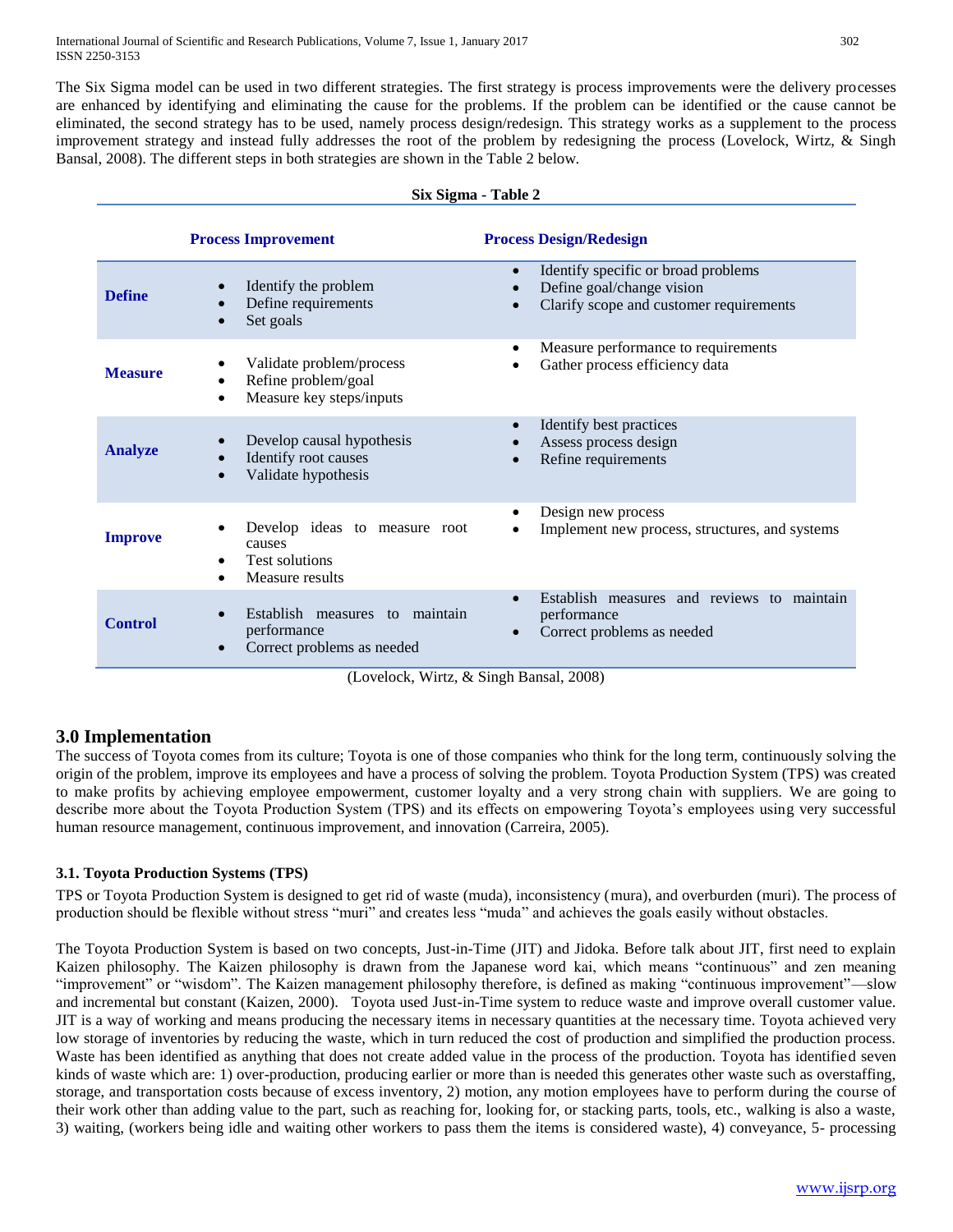(waste of spending more time in a process than necessary), 6) inventory such as physical inventory or a queue of information, excess raw material, work in progress (WIP), or finished goods causing longer lead times, obsolescence, damaged goods, transportation and storage costs, and delay. Also, extra inventory hides problems such as production imbalances, late deliveries from suppliers, defects, equipment downtime, and long setup times, and 7) Correction, production of defective parts or correction. Repairing of rework, scrap, replacement production, and inspection means wasteful handling, time, and effort. JIT also reduces the total time spent on production activity and non-business work in addition to problem clarification.

Suppliers play a crucial role in implementing the JIT system in Toyota. Toyota has very strong relationships with their suppliers, which gave Toyota many benefits in relation to building valuable production chains through understanding their work, providing them with solutions for technical problems, providing them with the intensive, selective information, and conducting joint improvement activities – exchange best practices and trigger kaizen initiatives at the supplier's site (Liker, 2004).

## **3.2. Jidoka (automation with a human touch)**

Jidoka means building in quality as you produce the material, being "mistake proofing." It also refers to designing operations and equipment so your workers are not tied to machines, and are free to perform value-added work (Liker, 2003). In other words, never letting a defect pass into the next station and freeing people from machines— automation with a human touches (Liker, 2003). So workers must solve the problems immediately to resume production. Jidoka is a culture that says stop to fix problems to deliver the quality right the first time. As an example of implementing Jidoka in Toyota, risk of shutting down production in order to surface problems and challenge team members to solve them is done. Inventory hides problems and reduces the urgency to solve them. The Toyota Way is to stop and address each problem as it is exposed (Liker, 2003).

#### **3.3. Employee Empowerment**

The quality is employee oriented more than product oriented; Toyota's managers give every employee in the company opportunity to implement their ideas and suggestions in the work which leads to employee loyalty and job satisfaction, this empowerment includes suitable training to the employees and working in teams to achieve the assigned mission. This team is headed by a leader and managers are going to change the system accordingly if a change may contribute in achieving the company's seven goals which are saving time and cost of the job, making the job easier, safer and more productive, improve the quality, remove drudgery and nuisances.

#### **3.4. The Relation with Suppliers**

Toyota bases their relation with suppliers on long-term relation, good price, study demand, and minimal paper work, for example using emails and electronic means. On other hand, the suppliers have an obligation towards the company, like deliver zero-defect components, on time delivery, and be a part to its customer's business.

# **4. Reasons for Development (Toyota Initiative to face Global Challenges)**

Prior to their success in the automotive industry Toyota Motors faced many daunting challenges imposed by government ruling after World War II, the economic state, and general lack of instability in fledgling industries. During this time products that were originating from Japan were considered synonymous with poor quality. However, governmental agencies pushed forth programs to increase countrywide competences by supporting cottage industries that would eventually blossom into something of considerable size. Increasing quality and production sizes became one of the primary goals for the country and unquestionably for Toyota Motors.

## **4.1. Increase Quality**

Although, research on improving quality can be traced back to turn of the century, Japan's domination – more formally Toyota's, began after World War II when the need for trucks by the American military was in great demand to aid in rebuilding the country. However, with the ongoing economic state waning due to inflation and worthless currency pervading the market, "cash flow became so horrendous that at one point in 1948 Toyota's debt was eight times its total capital value" (Liker, 2003). After observing American carmaker Ford Motor Co. and their famous production line in 1930 Eiji Toyoda, one the founding family members, along with several managers placed an intimidating challenge on Taiichi Ohno to develop a system that would emulate that of the Ford mass production process. The system had to be customized for the Japanese market and produce cars that met the small demand. In 1950 when Eiji Toyoda along with his cohorts again returned for a 12-week tour of American facilities they realized that many processes within these facilities created unneeded movement with inherent defects within production. Noting this aspect, Toyoda found an opportunity to make this existing system better, more stream-lined, which would inevitably lead to the rise of Toyota.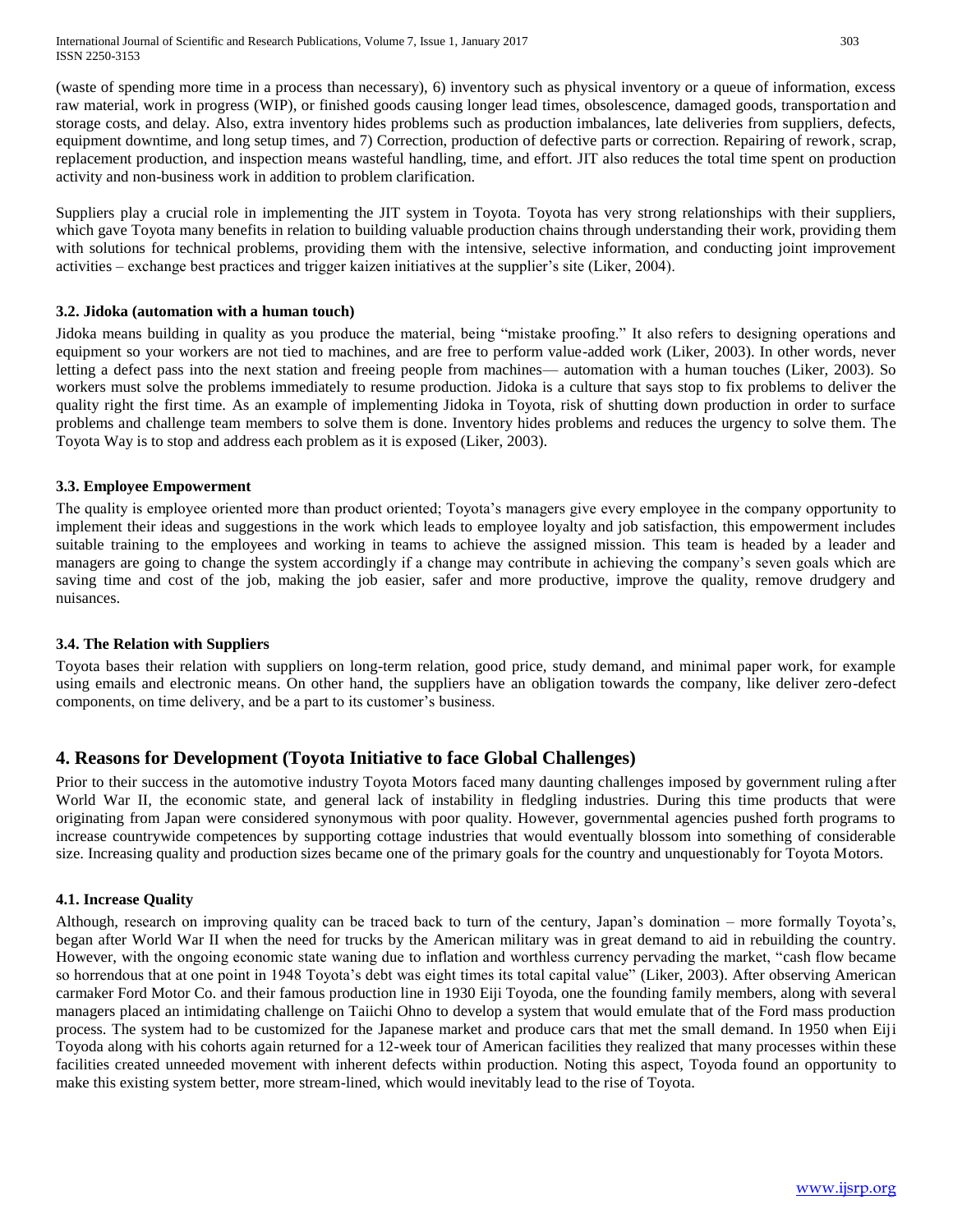Seeing that the production lines at Ford Motor Co. were highly inefficient Toyota set out to "streamline" their production based on the continuous flow created by Ford's production line, and make sure that these resulting processes with their accompanying philosophies were upheld to the highest degree. As stated in (Liker, 2003)'s book *Toyota Way*:

> *"Toyota did not have the luxury of creating waste, it lacked warehouse and factory space and money, and it didn't produce large volumes of just one type of vehicle. But it determined it could use Ford's original idea of continuous material flow (as illustrated by the assembly line) to develop a system of one-piece flow that flexibly changed according to customer demand and was efficient at the same time."*

So the rise of the Toyota Production System (TPS), to fully answer and the American problems that arose from their respective mass production practices. After years of observing their own processes, executing planned actions, and then observing again, TPS has become a formidable process that enables Toyota to be successful.

# **4.2. Increase Customer Centric Activities**

Toyota not only wanted to focus on quality improvement by adhering to their production methods, but the organization also saw that the customer was a priority; which is another primary reason for the development of TPS. Customer needs from end user to supplier management were all deemed by Toyota as important links within the chain. The teachings of W. Edwards Deming through seminars across Japan had prominent influence in the TPS ideology and were deeply interwoven in the principles. Deming's philosophies are arguably one of the reasons why TPS became such a marveled process that would be emulated the world over. "Each person or step in a production line or business process was to be treated as a 'customer' and to be supplied with exactly what was needed, at the exact time needed" (Liker, 2003). Learning this aspect Toyota followed Deming's ideas where customers are considered the main driving force for business, and therefore is met with competence that foregoes all expectations by all persons within the company. This indefinitely initiated a phenomenon heralded in the business world.

> *"When Ohno and his team emerged from the shop floor with a new manufacturing system, it wasn't just for one company in a particular market and culture. What they had created was a new paradigm in manufacturing or service delivery— a new way of seeing, understanding, and interpreting what is happening in a production process, that could propel them beyond the mass production system"*

*(Liker, 2003).*

## **4.3. Answer to a Faltering Economy**

In 1973 the oil-crisis was in full swing and many companies were hit by the faltering economy. The global recession had engulfed many countries, as well as, Japan who was the hardest hit. Industries within the country saw a drastic decline forcing many to pack their bags and leave the market. Toyota too was not immune to such an instance; however, although they were seen to display the same negative effects, the implemented processes and philosophies of TPS allowed them to recuperate and make a profit faster than their counter parts (Liker, 2003).

From these instances, Toyota learned that their TPS system was a powerful business tool that enabled them to overcome many odds. The organization also enabled them to tweak aspects that did not perform properly. However, the 1990s again saw the challenge of TPS when many manufacturers lost a strong foothold in the market. This decade saw the downsizing of many firms, lay-offs of employees, inventory reduction, and the usage of practices that were deemed the best just to survive. Japan as a whole including Toyota saw:

- 1. late restructuring
- 2. late off-shore outsourcing
- 3. late learning and implementation in production
- 4. late deliveries from supplier
- 5. with the general stockpiling of inventories

The latter was indicative of the digression of JIT/lean philosophies once valued from manufacturing. Nevertheless, Toyota was able to adapt to the situation, change their current processes to answer the volatile economy, and come out on top once more. Their ability to carry out various production runs at the same time on the same production line due to their standardization efforts allowed them to be flexible, and mold their output to the demands of the market. This ability to develop, to be flexible, and pattern their business model to any economic situation that transpires is the reason why the Toyota Production System is so successful. The derivative of this system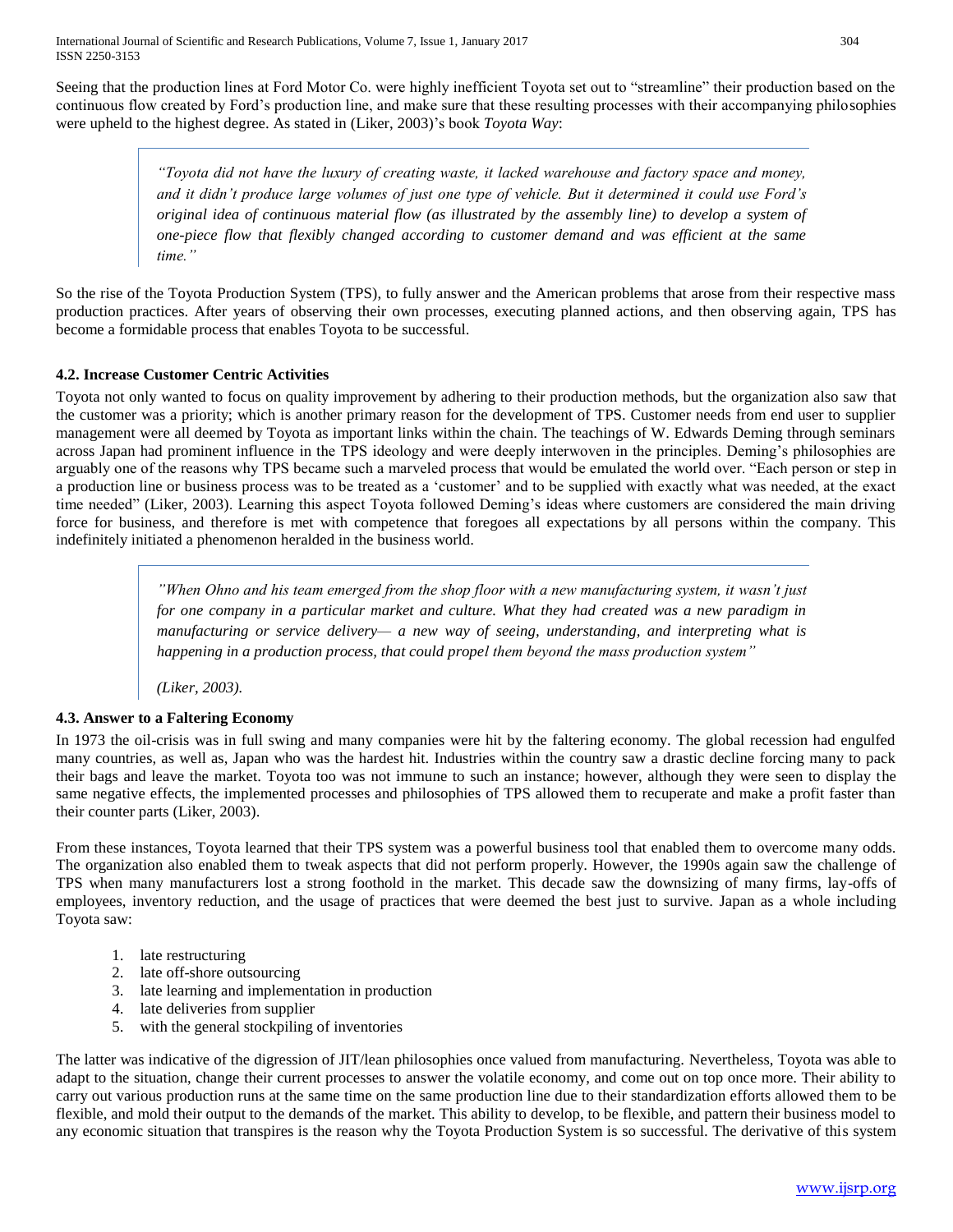International Journal of Scientific and Research Publications, Volume 7, Issue 1, January 2017 305 ISSN 2250-3153

today, though still evolving, is powerful enough to answer many challenges, is one of the reasons why TPS has evolved to such a high complex state, and is the rationality behind for their current market dominance (Schonberger, 2007).

# **5. Outcome-Continuous Improvement**

## **5.1. Toyota Production System (TPS), A Lean Way**

By continuously monitoring the processes and developing them as needed, Toyota and its TPS are in a constant state of flux. Observances carried out by employees allow Toyota to improve and evolve their systems into *leaner* more efficient ones. Buttressed by a corporate-wide culture, having all employees identify where errors occur allow this corporation to grow progressively.

One of the main facets that TPS instills in the production of Toyota's cars is that efficiency is the overruling factor that dictates how processes should be done. Through the use of the adopted practices within TPS and the efficient environments that is creates, Toyota Motors has created a system that is tried and true to the goals it sets for itself. (Teresko 2006) states in his article, "Toyota's pervehicle time: 27.9 hours compared with Ford and Chrysler at 37 and 35.9 hour respectively" was a decrease of 5.5% from 2003 to 2004. Comparatively, this is 2.2% higher relative to its competitors, which is an indicator that the current status of TPS is properly managing the production runs and achieving its primary objectives.

## **5.2. KAIZEN**

Inherently the costs associated with all of its production runs compared to its competitors and even by its own standards are reduced. Waste or "muda" stemming from the Kaizen ideology is eliminated, thereby removing any additional overhead that may be incurred. Every aspect of the production run is calculated, managed, and executed with precision that in a holistic sense makes a system that is truly efficient. Suppliers are kept close, according to (Dyer 1994) at an average of 140km, which essentially reduces time of deliveries, inherently equating to lower cost. The fact remains "that as the distance between suppliers' and automakers' plants decreases, automakers' inventories as percentage of sales also decrease" (Dyer 1994). Furthermore, "trimming the excess fat" during its production processes make for a well balance system that can readily be modified to fit certain production variants. This allows for faster change over times required to produce different models, and in the long run again reduce the costs associated with them.

According to Masaaki Imai, the author of "The Key to Japan's Competitive Success", it is the Kaizen that leads to the success of Toyota. The successful implementation of Kaizen has helped Toyota to eliminate the producing time and waste of materials, improve the operation process and the quality level of products, as well as inspirit the employees. (Imai 1986)

#### **5.3 - Just-in-Time (JIT)**

*Just-in-Time (JIT) delivers the right items at the right time in the right amounts. The power of JIT is that it allows you to be responsive to the day-by-day shifts in customer demand, which was exactly what Toyota needed all along.*

*(Liker J., 2004).*

Toyota Motors have increased their interaction with subordinates, as well as, suppliers knowing that one of the key elements to properly practice JIT is communiqué. Upper management within all divisions thoroughly communicates their ideas to subordinates, which is supported by (Teresko 2006) who states "Toyota recognizes that fulfilling the enterprise potential of TPS requires a substantial cultural shift toward collaboration and continuous improvement, both internally and externally.

This factor is further developed by the inclusion of suppliers into their system. Suppliers are implemented into the supply chain so that new parts can be delivered on time, every time, and in the right amount. In this open relationship, networking between Toyota Motors and its providers are completely interwoven where suppliers know the exact levels of supplies at a certain point in time, and will deliver more stock when levels dip below a set threshold. Indeed this reduces waiting time for delivery and creates a continuous flow of work that is uninterrupted substantiating the established goal of sales to the market and veritably increasing their profit margin. Toyota Motors favors this perspective so much that when they opened their new \$800M production facility in Texas it included 21 facilities in the surrounding park where important suppliers are located and time of delivery can be kept at a minimum (Teresko 2006).

Furthermore, the exchange of ideas is again strengthened by implanting engineers from their suppliers among in-house automotive engineers in their design facilities and vice versa. Toyota Motors therefore creates a setting were the exchanging of ideas can easily flow between the two entities. Development of new models, in addition to, reprimanding problems that may arise can therefore also be proficiently solved. By increasing face-to-face contact, Toyota Motors has found that a humanistic effect occurs and issues can be rightfully dealt with since these problems are not depicted as automaton issues. Unequivocally, this increases the speed of cycle times in processes and improves quality in terms of services and end product (see Appendix, Figure 2). Research has found that "Toyota"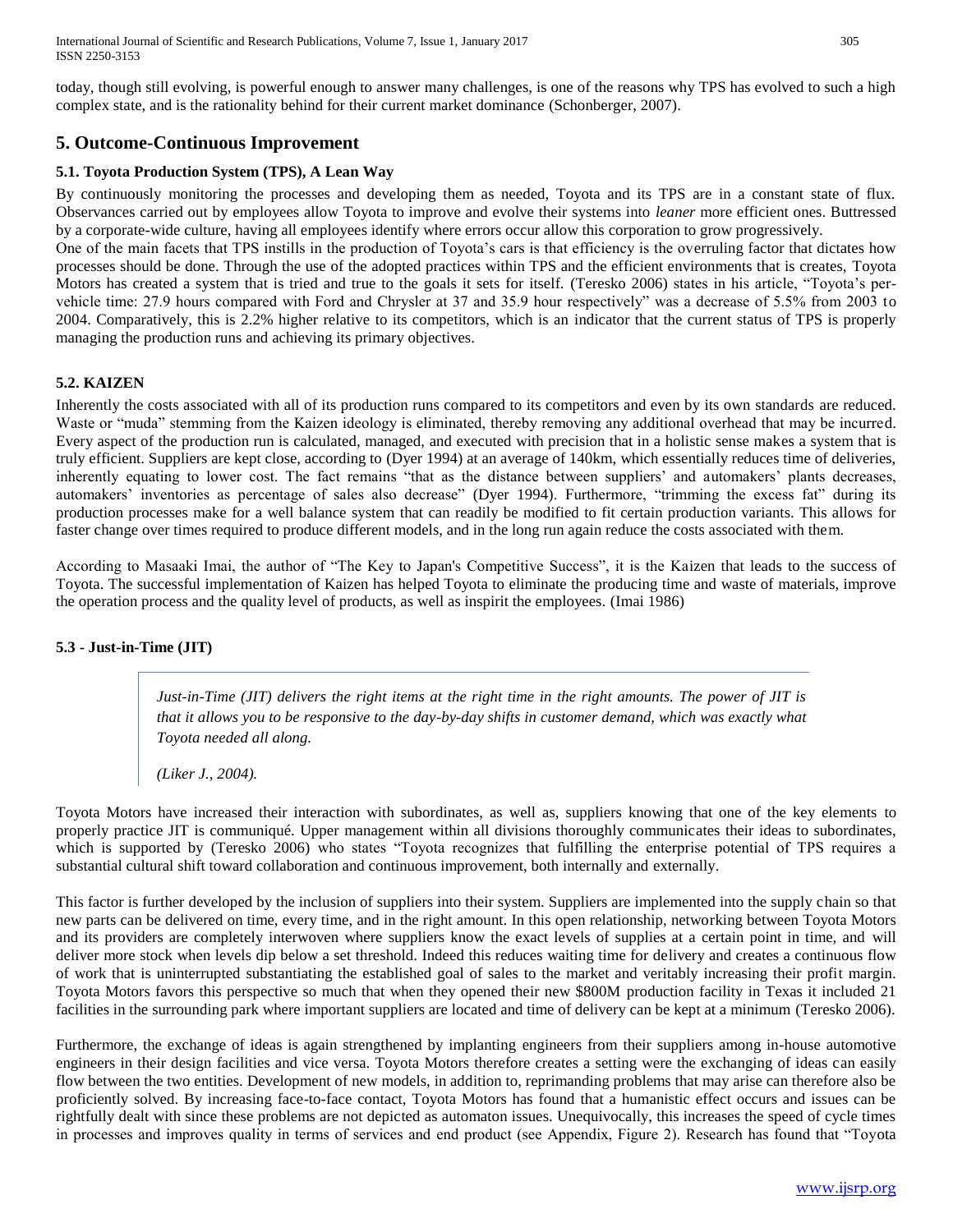International Journal of Scientific and Research Publications, Volume 7, Issue 1, January 2017 306 ISSN 2250-3153

engages in an average of 7,235 man-days of face-to-face contact per year with supplier," which supports this idea. Further buttressing this fact "roughly 20% of the top managers (*yakuin*) at Toyota's affiliated suppliers are former Toyota employees, and these individuals help supplier coordinate with Toyota" (Dyer 1994).

#### **5.4 - Customer Satisfaction**

*"The degree of customer satisfaction is the ultimate measurement of quality. It is always the customers who judge the quality of goods or services, and the quality of our end products is determined by the external customers."<sup>1</sup>*

*(Bergman, B. & Klefsjö, B., 2008).*

In recent years, many companies rate customer satisfaction as their top priority with a carefully designed customer satisfaction framework. Toyota is not an exceptional one, either. Since the foundation, the company always put the customers in the first place. It also has a large ongoing customer survey system which can obtain the information about the buying processes and experiences of delivery, service and product quality of customers at the first hand. (Bergman & Klefsjö 2008) In addition, Toyota set Customer Relations Division to deal with the information about customers' complaints and expectation directly collected through questionnaires, telephone calls and quality reports or other form documents from dealers, as well as, the information from third party, such as consulting companies or studying institutes.

Due to the continuous efforts on three groups of customer needs (basic, expected and excitement needs), Toyota has achieved quite a lot of rewards and customer satisfaction on some extent, as well as, gained powerful brand name with good reputation for quality efforts among the people in the world. According to Yonkers, New York-Toyota Prius Topped Consumer Reports of "Most Satisfying Vehicles" customer satisfaction survey, 94% of respondents said that they would definitely buy one again. Furthermore, according to the J.D. Power Asia Pacific 2008 Philippines Customer Satisfaction Index (CSI) Study<sup>SM</sup>, Toyota ranked the highest in customer satisfaction with authorized dealer after-sales service in the Philippines with an overall score of 843, while the score of Ford was 841. (Source: J.D. Power Asia Pacific 2008 Philippines Customer Satisfaction Index (CSI) Study<sup>SM</sup>).

## **6. Discussion**

#### **6.1. What Toyota Used?**

Using Kaizen in Toyota made a huge difference in relation to cost management; its effects are very significant in increasing production efficiency and add harmonization to the work. By implementing Kaizen in Toyota, Toyota could reduce the working hours by eliminating waste of time. In addition, kaizen encouraged good human relations on which TPS is based. JIT is powerful because it drives out unnecessary cost and helps detect problems that cause waste. Jidoka is the response to problems.

JIT is relatively easy to implement, but without the mechanisms of jidoka in place to support it, JIT quickly erodes, and the waste finds its way back in. When JIT and jidoka work together, they form the engine of kaizen that drives your system to get better every day.

#### **6.2. Reasons**

 $\overline{a}$ 

The successive trials of TPS through the years saw the evolution of a process that is regarded as world-class and a top business model to behold. Many corporations try to emulate this process, but fail to fully attain the essence of TPS due to not fully grasping the concepts and ideologies proposed by the system. TPS is an answer to the question of how Japan can rise above the chaos of war and overcome an economy in turmoil. TPS became a force to be reckoned with during the latter part of the century since it has stood ground against trying times and has increased its effectiveness through learning collectively from these experiences.

It is obvious to the outside observer that the main reason why the Toyota Production System was developed was to increase the efficacy of existing productions processes within the Japanese market. With influence drawing from American business models and teachings as the basis for the planned strategy, TPS has compellingly achieved this as can be seen by present day's company status. The Toyoda family set out to create a car brand that was comparable to American brands, with the intent to efficiently produce according to the Japanese market, and they have. While doing this they seized an opportunity identified from observing their counterparts abroad. Mistakes and flaws were improved under the new philosophies derived and reinforce by strict abidance by each member of the organization.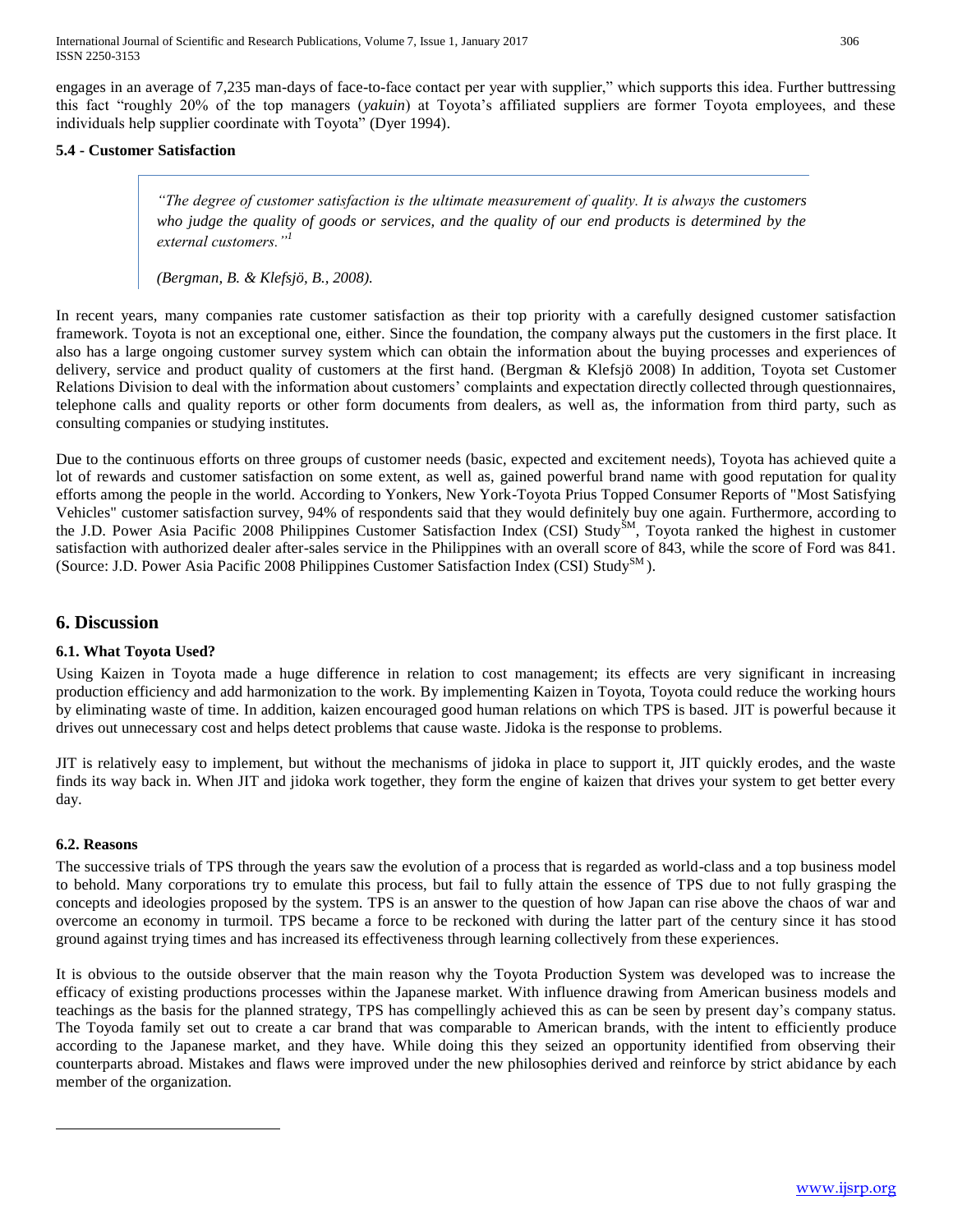Not only was quality an issue that was seen to need improvement, but the customer aspect is also a great part of the reason for such a remarkable change. Through the teachings of Deming, who even today is considered one of the gurus of quality and productivity, Toyota had harnessed an aspect that was not seen before within the industry. Deming had taught that a customer-centric dogma, which previously did not encompass any aspect of the production except for the end user, was crucial to the success of any system. By treating every person involved as a customer, proper results could be attained reducing the slack experienced during mechanistic transactions that most organizations migrate towards when processes become familiar and managers become complacent. Following Deming's theories created a win-win situation both for Toyota and for its suppliers.

TPS was also a derived answer for the economic plight that was ensuing during its inception and progression through World War II, the 1970s, and later on in the 1990s. Not only did it unintentionally provide Toyota an instance to truly test the capabilities of the processes implemented, but allowed for gathering of knowledge used to make the system better. From the instability experienced during these times, TPS evolved into a more "leaner" system. The inherent aspect of monitoring and changing according to environment further places TPS in the higher echelons of business models. The system displays all the characteristics of a learning system, or rather a learning organization as a whole depict by (Morgan, 2006) in his book, *Images of Organization*. By ingeniously including this open ended learning capability into TPS, the architects that conjured the plan demonstrated another reason for TPS's successfulness – long-term sustainability.

#### **6.3. Outcomes**

Toyota considers the human asset a priority, and places a lot of quality efforts to assure that its employees are well trained and work in a pleasing environment, as well as enhance the customer satisfaction constantly. Due to the Toyota Production System (TPS), Kaizen and Just-in-Time, the company has managed to create a continuous flow in its production line. From raw materials to finished product, every niche has been analyzed, monitored, and developed to assure the corporation that a continuous flow of production takes place. In addition, its suppliers are kept close to main production facilities to reduce time of delivery, readily know what these facilities need in terms of parts, and when they are needed.

Nevertheless, as the new system or quality tool has been introduced, there would definitely come up with some changes and problems to the company, furthermore, a successful innovation could not keep the company profitable permanently. In addition, the powerful competitors and changes on customers' preferences or tastes should also be taken into account. Therefore, due to these facets, Toyota should summarize its successful experiences, learn from the mistakes during the past years' efforts, and obtain the sustainable competitive advantage from the customer perspective with continuous innovation on quality as well in order to present a better performance for the future development.

# **7.0 Conclusion**

Toyota Motor Company is a world-class company that represents quality through their products and efficiency through their production. The organization has mastered the art of designing and mass-producing vehicles for the global market. Toyota's achievements in philosophy, management, including the processes involved, have been emulated by organizations around the world that seek a competitive edge within their industries. Through their tried and true methodology, Toyota Motor Company has achieved dominance within the automotive industry, and is now considered the world's largest automaker. Their present status grew from a humble beginning in the 1930s, and has evolved into what it today through research, perseverance, and rigorous abidance of philosophies is learned.

The Toyota Production System (TPS) has grown from several methods used in management, which have been analyzed and scrutinized through research and execution. Comprised of various constituents of kaizen, JIT, 5S, Lean Production, and Six Sigma with the inclusion of an open-ended format for learning, this management system has been tested in real world situations and has repeatedly overcome any obstacles. It is a system that is constantly evolving to meet current demands of the market, assuring Toyota Motor Company that their customers from suppliers to end users will always be content of the service and products they receive.

Fujio Cho, the President of Toyota Motor Corporation questioningly stated in (Liker J. , 2003)'s book:

*"We place the highest value on actual implementation and taking action. There are many things one doesn't understand and therefore, we ask them why don't you just go ahead and take action; try to do something? You realize how little you know and you face your own failures and you simply can correct those failures and redo it again and at the second trial you realize another mistake or another thing you didn't like so you can redo it once again. So by constant improvement, or, should I say, the improvement based upon action, one can rise to the higher level of practice and knowledge."*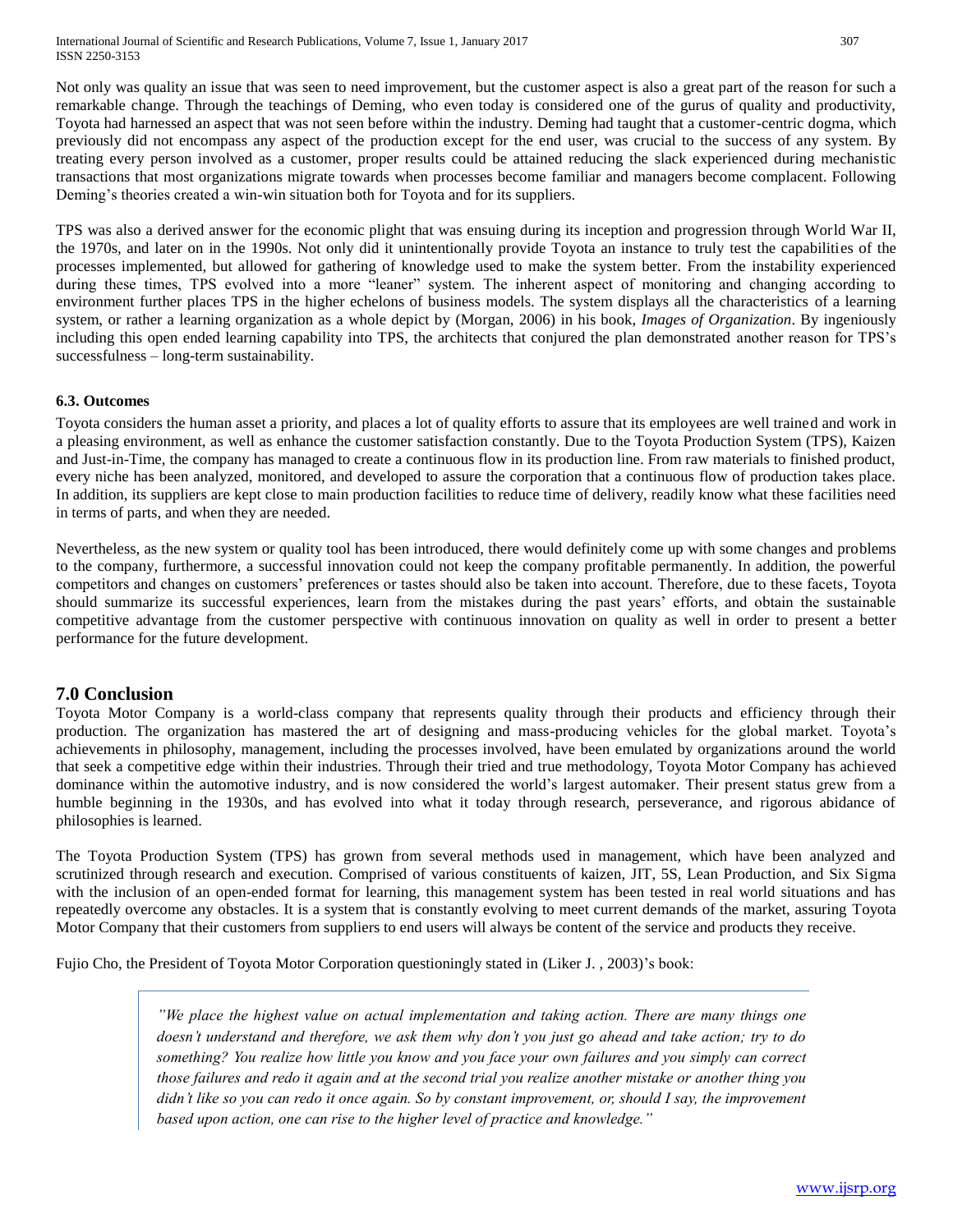This statement inclines that the underlying values of Toyota Motor Corporation are based on trial and error, which have formidably allowed the organization to evolve and pattern itself for any demand it meets. It is the number one facet that has allowed Toyota Motor Corporation to rise above and overshadow its competitors. Furthermore, this concept has allowed Toyota to be more customercentered creating close relationships that are long lasting and many times crucial to production. Not only is creating and keeping close relationships important to Toyota Motors, but keeping these relationships physically close allows for a more efficient affiliation. Likewise, allowing interspersion of employees within the rankings of its department from their affiliates and vice versa allows for a resourceful way of collaboration and exchanging of ideas.

However, is such a superlative methodology whose almost every aspect has been scrutinized for perfection fallible? Is there a situation that is so complex and dire that even this system cannot handle the negative interjections it imposes on the market? Only time can tell if this process is capable of handling such an event, but with knowledge about the ingenuity of the system, it would be very hard.

# **8. References**

- 1. Bergman, B., & Klefsö, B. (1995). *Kvalitet från behov till användning* (2nd Edition ed.). Lund, Sweden.
- 2. Boles, J., Braksdale, H., & Johnson, J. (1997). Business relationships: an examination of the effects of buyer-salesperson relationships on customer retention and willingess to refer and recommend. *Journal of Business & Industrial Marketing, 12* (2), 253-264.
- 3. Carreira, B. (2004). *Lean Manufacturing that Work: Powerful Tools for Dramatically Reducing Waste and Maximizing Profits.*AMACOM.
- 4. Gustafsson, A. (2009, April 15). Professor Fakultenten för ekonomi, kommunikation och IT. Karlstad, Värmland, Sweden: Centrum för tjänsteforskning.
- 5. Liker, J. K. (2004). *The Toyota Way - 14 Management Principles from the World's Greatest Manufacturer.* United States of America: McGraw-Hill Publishing.
- 6. Liker, J. K., & Choi, T. Y. (2004). Building deep supplier relationships. *Harvard Business Review* , 104-13.
- 7. Liker, J. K., & Meier, D. (2005). *Toyota Way Fieldbook: A Practical Guide for Implementing Toyota's 4Ps.* Blacklick, Ohio, United States of America: The McGraw-Hill Companies.
- 8. Liker, J. (2003). *The Toyota Way.* Blacklick, Ohio, United States of America: McGraw-Hill Professional Publishing.
- 9. Lovelock, C., Wirtz, J., & Singh Bansal, H. (2008). *Service Marketing: People, Technology, Strategy* (Canadian Edition ed.). Toronto, Ontario, Canada: Peason Prentice Hall.
- 10. Morgan, G. (2006). *Images of Organization.* Thousand Oaks, California, United States of America: SAGE Publications.
- 11. *Oxford Dictionary of Business* (2nd Edition ed.). (2002). New York, New York, United States of America: Oxford University Press.
- 12. Pande, S., Neuman, R., & Cavanagh, R. (2000). *The Six Sigma Way: How GE, Motorola, and Other Top Companies are Honing Their Performance.* New York, United States of America: McGraw-Hill.
- 13. Schonberger, R. J. (2007). Japanese production management: An evolution With mixed success. *Journal of Operations Management, 25* (2), 403-419.
- 14. Toyota Motor Corporation. (n.d.). *TOYOTA: Company > History of Toyota*. (Toyota Motor Corporation) Retrieved April 20, 2009, from TOYOTA Motor Corporation Global Site: http://www.toyota.co.jp/en/history/index.html
- 15. World Class Manufacturing. (n.d.). *Kaizen Definition*. Retrieved April 20, 2009, from World Class Manufacturing: http://wcm.nu/Kaizen/kaizen.html
- 16. World Class Manufacturing. (n.d.). *Lean Production Principles*. Retrieved April 20, 2009, from Aiming for World Class Manufacturing: http://wcm.nu/lean.html
- 17. World Class Manufacturing. (n.d.). *Six Sigma Principles*. Retrieved April 20, 2009, from World Class Manufacturing: http://wcm.nu/sixsigma.html